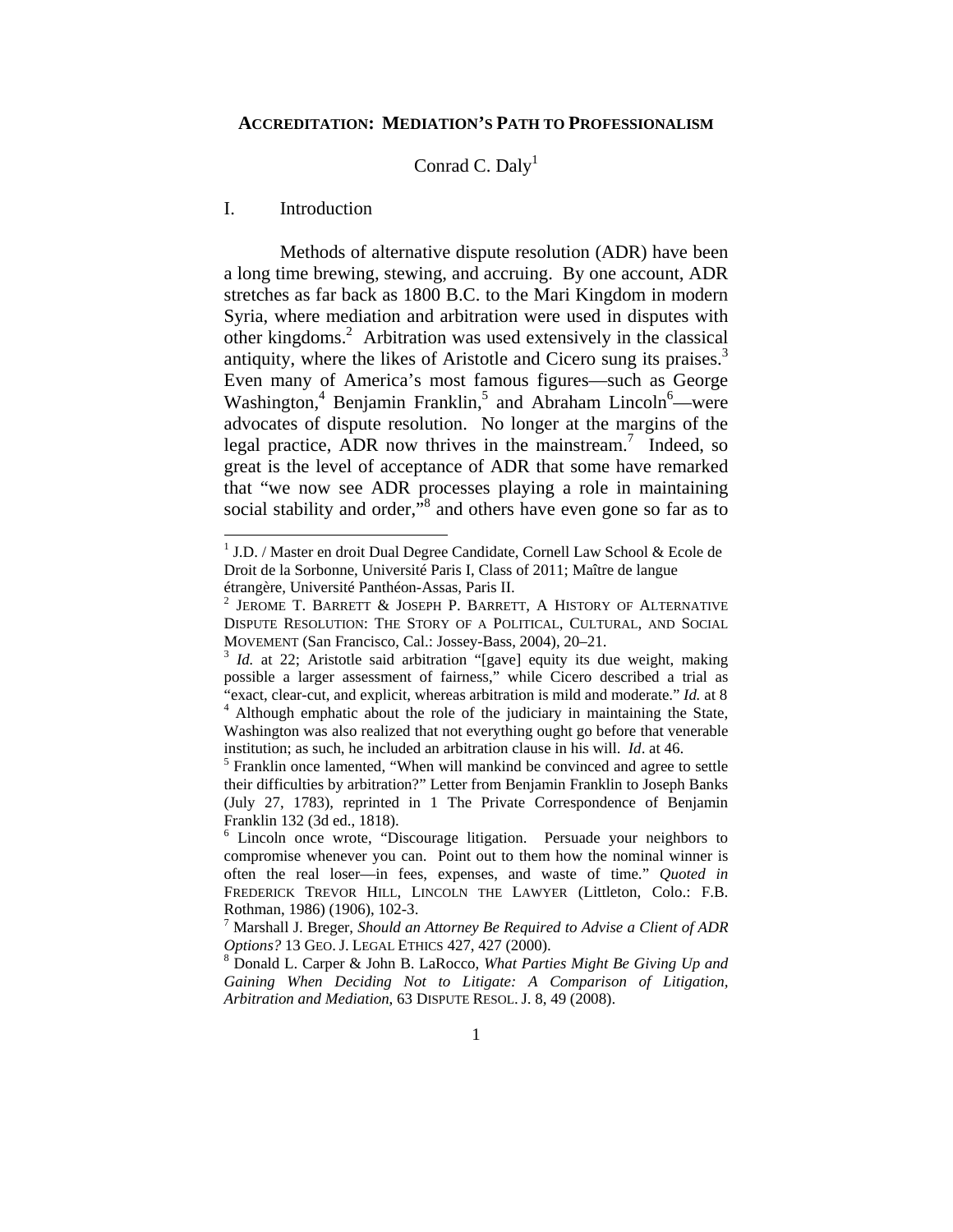suggest that there is a legal obligation for lawyers to advise clients of ADR options.<sup>9</sup>

If, however, ADR is truly to serve as a pillar of society, its component parts must be readily definable and identifiable. There are two issues here: firstly, ADR is a broadly-defined, composite grouping posited as including everything other than court-mediated dispute resolution.<sup>10</sup> Such expansiveness is disarming, for ADR's component pieces are neither interchangeable nor equally load bearing. Secondly, society will allocate such weight only in the instance that the given technique is esteemed to be legitimate. To this end, ADR practitioners have struggled to win the legitimacy that comes from turning their practices into professions. However, the creation of a profession necessitates the training of professionals. But what defines the ADR professional? Different skills are required by the practitioners of each subset, and while there may be similarities there are also certain differences.

The focus of this paper will be on the central role that accreditation might play in the legitimization and professionalization of mediation. It will proceed in three parts: *First*, in loose strokes it will lay out the advantages of ADR, bearing in mind that ADR is not a cure all.<sup>11</sup> *Second*, it will be

 $\overline{\phantom{a}}$ 

<sup>9</sup> *See* Breger, *supra* note 7 (noting that "[u]nder existing ethical rules, a lawyer is required to explain substantive options to their clients. It is only if one posits that ADR is outside the normal scope of legal practice that one will support an aspirational ADR consultation rule.").

<sup>10</sup> *See, e.g.*, *Labor Relations: Alternative Dispute Resolution*, U.S. Department of Labor, *available at* http://www.dol.gov/dol/topic/labor-relations/adr.htm (last visited July 2, 2009).

<sup>&</sup>lt;sup>11</sup> For instance, Carbonneau—coming from what is arguably the most arbitration-friendly country in the world, France—has written that "*L'arbitrage fonctionne bien pour certain types de conflit, spécialement les litiges commerciaux internationaux, mais l'arbitrage n'est pas une panacée ; ce n'est pas un mode de réparation à caractère universel. Certains conflits concernent des principes d'ordre public ou mettent en présence des parties dont le pouvoir de négociation et les connaissances sont fondamentalement inégaux*." ["Arbitration functions well for certain types of conflict, especially for international commercial litigations, but arbitration is not a panacea; it is not a mode of reparation of a universal character. Certain conflicts concern principles of public order or place in presence parties whose power of negotiation and whose knowledge is fundamentally unequal."] *quoted in* JEAN-BAPTISTE RACINE, L'ARBITRAGE COMMERCIAL INTERNATIONAL ET L'ORDRE PUBLIC (Paris: L.G.D.J., 1999), 179. Author's translation.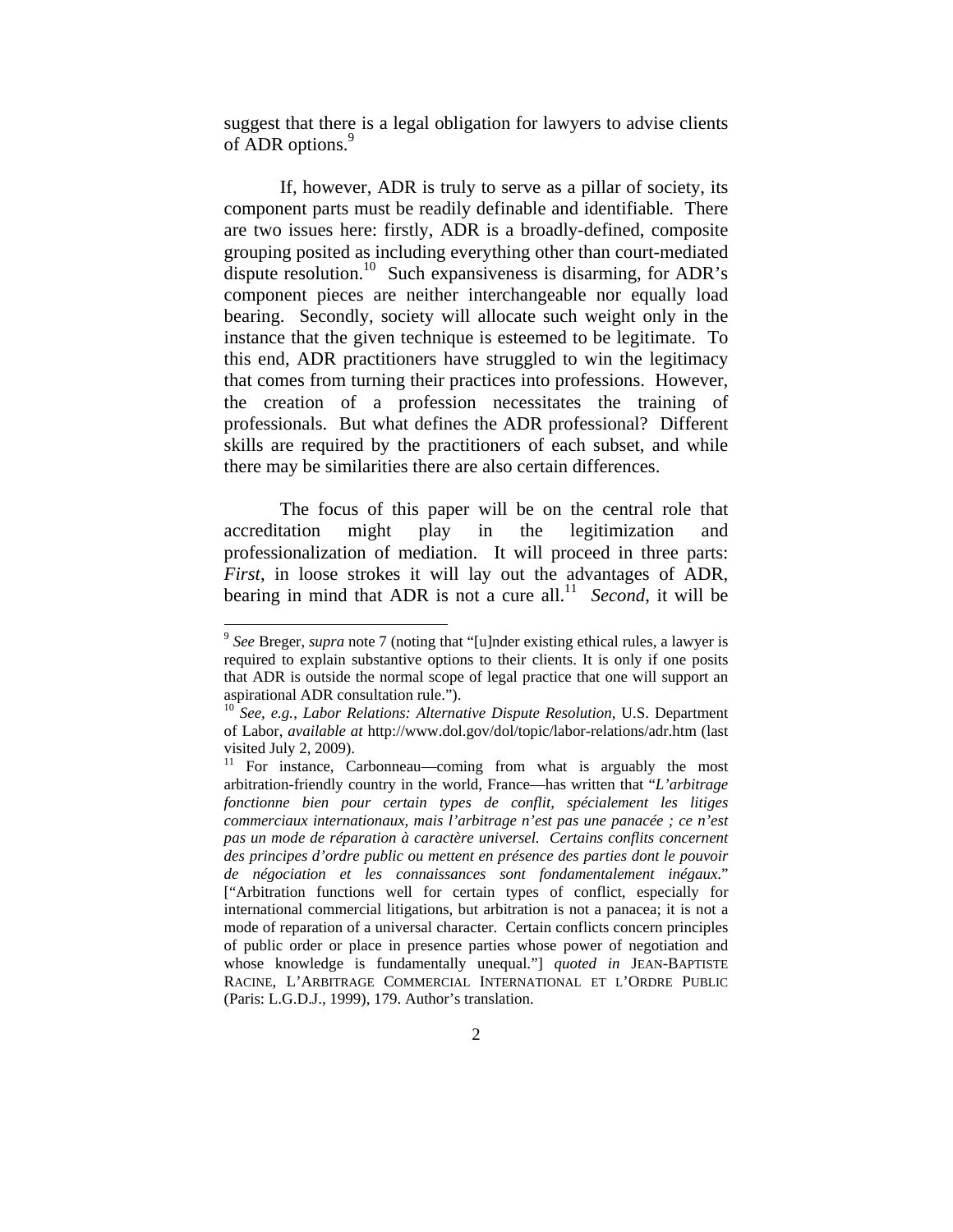argued that accreditation is a desirable route to professionalize mediation; various attempts to do so also will be discussed. *Third*, the importance of casting mediation as a profession, and what it means to be a profession, will be explored.

# II. The Advantages of ADR

While the courts are the guardians of justice, $12$  public policy and practicality combine to necessarily limit access to the courts.<sup>13</sup> Moreover, while certain cases should be advanced in the State's official judicial fora, realistically not all can be—nor even should be—so advanced.<sup>14</sup> Frustrations over the limits and costs that plague the courts have resulted in further feeding the currents of ADR's waxing waters.15 In many ways ADR is a classically capitalistic solution: in the instance that the state-sanctioned mechanism fails or falters, the remedy is duly sought in the private sphere. Recourse to these alternative proceedings also dovetails with a rich American tradition of independence and individualism.16 In addition to these practical and ideological

 $^{12}$  JOSEPH GALES, THE DEBATES AND PROCEEDINGS IN THE CONGRESS OF THE UNITED STATES [MICROFORM] (Washington: Gales and Seaton, 1834-1856), 439 (Arguing that once the Bill of Rights is incorporated into the Constitution "independent tribunals of justice will consider themselves in a peculiar manner the guardians of those rights; they will be an impenetrable bulwark against every assumption of power in the Legislative or Executive; they will be naturally led to resist every encroachment upon rights expressly stipulated for in the Constitution by the declaration of rights.").

<sup>&</sup>lt;sup>13</sup> Certain costs are associated with litigation in any court. As an explicit example of such regulatory gate keeping, consider the "threshold value" placed upon the seeking of redress in a civil case in a federal district court: excepting certain statutory provisions, the plaintiff must show that the matter in controversy "exceeds the sum or value of \$75,000, exclusive of interest and costs." 28 U.S.C. § 1332(a). Moreover, not only is this threshold value not taken lightly, but it is one that the courts themselves have the power to police: in the instance that the suit does not amount to \$75,000, the court "may impose costs on the plaintiff." 28 U.S.C. § 1332(b). 14 *See, e.g.,* Michael Pryles, *Assessing Dispute Resolution Procedures*, AM. REV.

INT'L ARB. 267, 268 (1996).<br><sup>15</sup> *Id.* "American Individualism" has been trumpeted as the foundational and "American Individualism" has been trumpeted as the foundational and fundamental American virtue. LOUIS HARTZ, THE LIBERAL TRADITION IN AMERICA: AN INTERPRETATION OF AMERICAN POLITICAL THOUGHT SINCE THE REVOLUTION (San Diego: Harcourt, Brace, Jovanovich, 1983). Some, however, consider a foundational American individualism to be a well-touted myth. *See*  BARRY ALAN SHAIN, THE MYTH OF AMERICAN INDIVIDUALISM: THE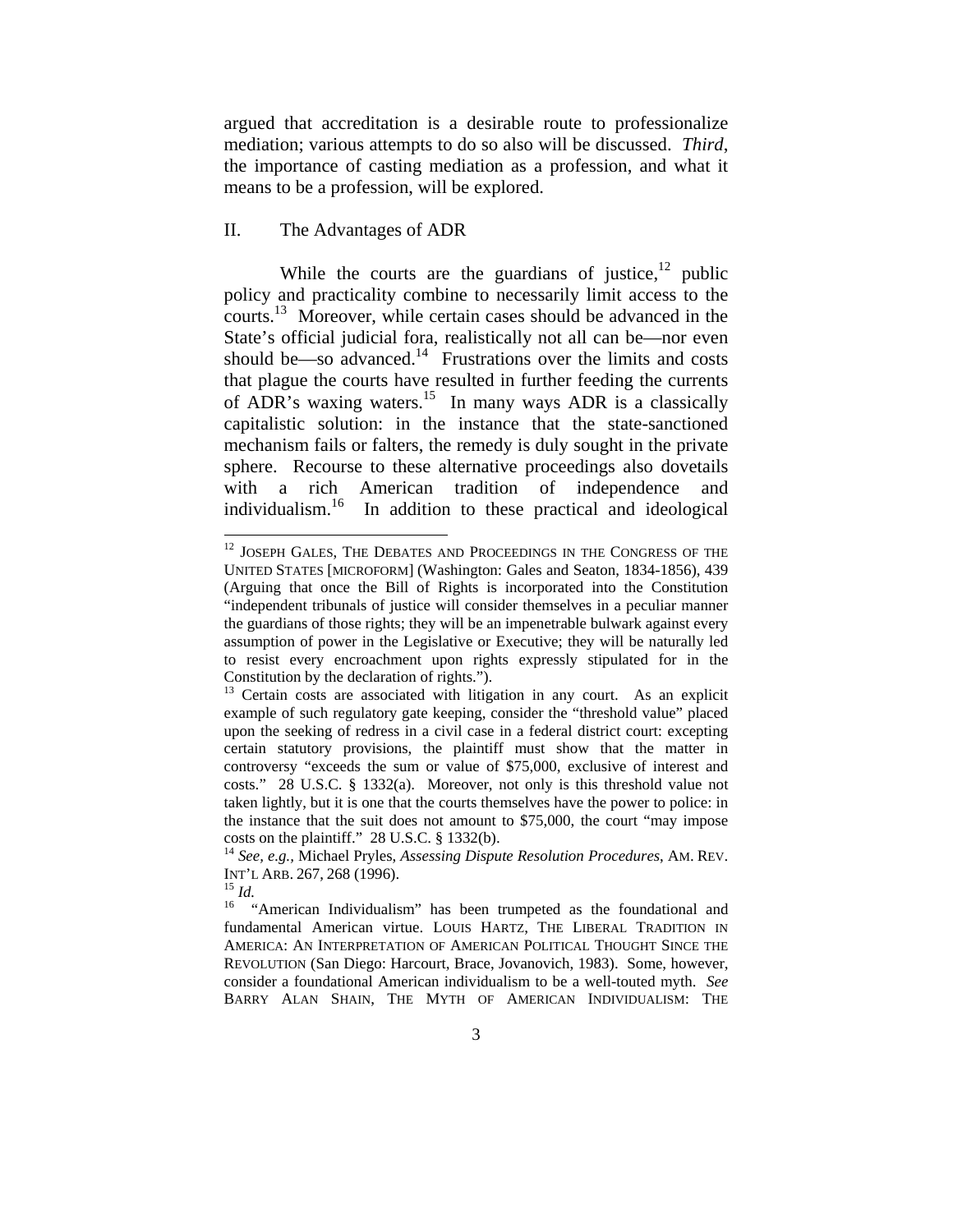elements and reasons, it is inevitable that the "Facebook Generation"—so very-much-at-ease in an increasingly digital world—will not only demand greater efficiency in dispute resolution, but that it also will expect to resolve many of these disputes online.<sup>17</sup> Indeed, in many ways that era has already dawned: eBay and PayPal already resolve millions of disputes online each year.<sup>18</sup> In a world where "time is money," ADR has much to offer. $^{19}$ 

While ADR is taking on an ever-growing proportion of society's disputes, it should be understood as a supplement to, and not as a replacement for, the courts.<sup>20</sup> Some cases, particularly criminal or constitutional ones, should be investigated by the courts—after all "[s]unlight," as Justice Louis Brandeis once quipped, "is said to be the best of disinfectants; electric light the most efficient policeman."<sup>21</sup> Such an understanding is particularly cogent when one considers that ADR processes are contractual in nature: the neutral's authority comes from the parties, not the

PROTESTANT ORIGINS OF AMERICAN POLITICAL THOUGHT (Princeton, N.J.: Princeton University Press, 1996).

<sup>17</sup> Ken Heare, Dana Kaplan, Nan Starr, and Wendy Vonhof, *Communicating Online: How the Facebook Generation Is Shaping the Future of Online Dispute Resolution* (January 20, 2008) (unpublished manuscript).<br><sup>18</sup> David A. Hoffman, *The Future of ADR: Professionalization, Spirituality, and* 

*the Internet*, 14 DISPUTE RESOL. MAG. 6 (2008).

 $19$  The benefits of ADR extend foremostly to the individual parties; however, they also accrue to both the judiciary and to the community at large. Many of the often-quoted reasons that parties turn to ADR over litigation include confidentiality, reduced financial costs, decreased time for reaching settlement and resolution, tailored settlements to the needs and interests of the parties, greater access to dispute-resolution fora, increased voluntary compliance, greater control over the proceedings, greater influence in selecting the decider, specialized expertise in the decider, increased influence of the community, and maintained relationships. ADR also reduces court caseloads and costs, which, in turn, may well increase court efficiency and improve public satisfaction with the judicial system.<br><sup>20</sup> See Carbonneau, *quoted in* Racine, *supra* note 11.

<sup>&</sup>lt;sup>21</sup> LOUIS D. BRANDEIS, OTHER PEOPLE'S MONEY AND HOW THE BANKERS USE IT (WASHINGTON: NATIONAL HOME LIBRARY FOUNDATION, 1933), 62. Some matters, particularly those with criminal implications, ought to be brought before the eyes of the community, and under the scrutiny of the courts—an understanding endorsed by the Supreme Court. *See, e.g.*, *Nebraska Press Ass'n v. Stuart*, 427 U.S. 539, 587 (1976).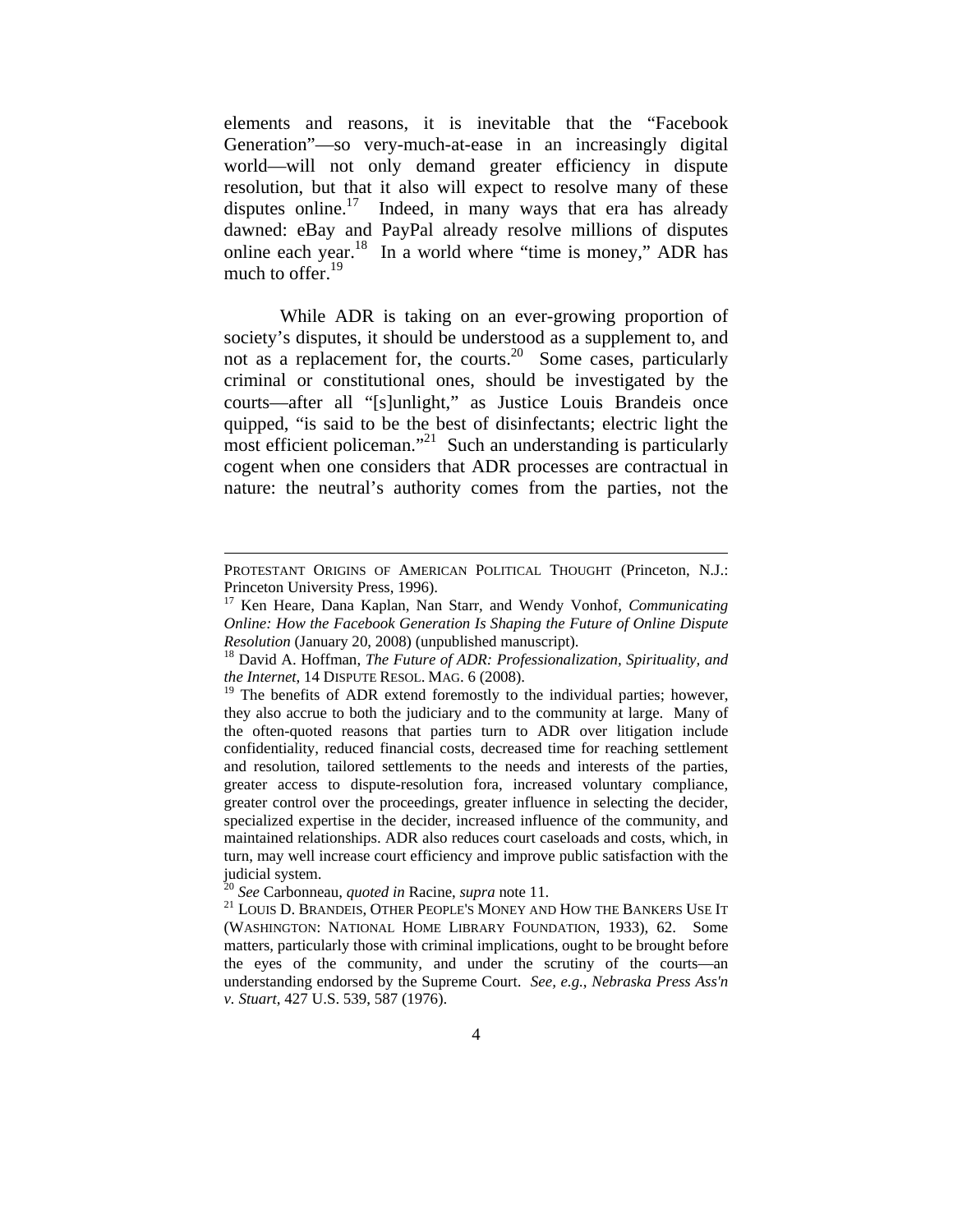State.<sup>22</sup> Thus, ADR serves not as a single, central pillar of society, but, rather, in an amorphous manner that, much like the flying buttresses of Gothic cathedrals, offers lateral support to the courts: operating in the shadow of the law, ADR reemphasizes, rather disperses, the courts' centrality.

# III. Accreditation: Mediation's Route to Professional Legitimization

Legitimacy is important to any profession. Amongst other things, it is indicative of autonomy, an aspect which is particularly important in trying to establish a new profession where an already valid and legitimate option exists. $^{23}$  This pursuit is further complicated in the legal profession as there is not only an alreadyordained route, but as that route is in fact an integral part of most state structures.<sup>24</sup>

# A) Toying with Accreditation

l

Fundamentally, parties may choose whomever they want to serve in the role of neutrals. Consequently, assuring the quality of neutrals has become a matter of concern. Although there has been

<sup>22</sup> *See generally*, TIBOR VÁRADY, JOHN J. BARCELÓ III, ARTHUR T. VON MEHREN, INTERNATIONAL COMMERCIAL ARBITRATION: A TRANSNATIONAL PERSPECTIVE (St. Paul, MN: Thomson West, 2006, 3d ed.), Chapter II.<br><sup>23</sup> By way of example, consider, for instance, the opposition, if not outright

opprobrium, that Eastern or "new world" medical treatments continue to face in the United States.

 $24$  For an illustrative discussion of the role that judiciary has played in American politics, wherein judges are described as the "a priesthood" into whose care the Constitution, America's "Sibylline Book," has been entrusted, *see* D. W. BROGAN, THE AMERICAN POLITICAL SYSTEM, (New York, NY: Pierides Press, 2008), Chapter 1. "*La tache de rendre la justice relève traditionnellement des prérogatives régaliennes. Dès lors, comment l'Etat peut-il accepter que la justice soit rendue hors de ses prétoires, par des juges sans robe ? Si l'Etat est la source de tous les phénomènes juridiques, si le droit s'incarne dans l'Etat, rendre la justice est un acte de souveraineté.*" ["The task of rendering justice traditionally hearkens to regal prerogatives. Accordingly, how can the State accept that justice be rendered beyond its auspices, by robeless judges? If the State is the source of all juridical phenomena, if the State is the incarnation of the law, to render justice is an act of sovereignty."] Racine, *supra* note 11, at 1. Author's translation.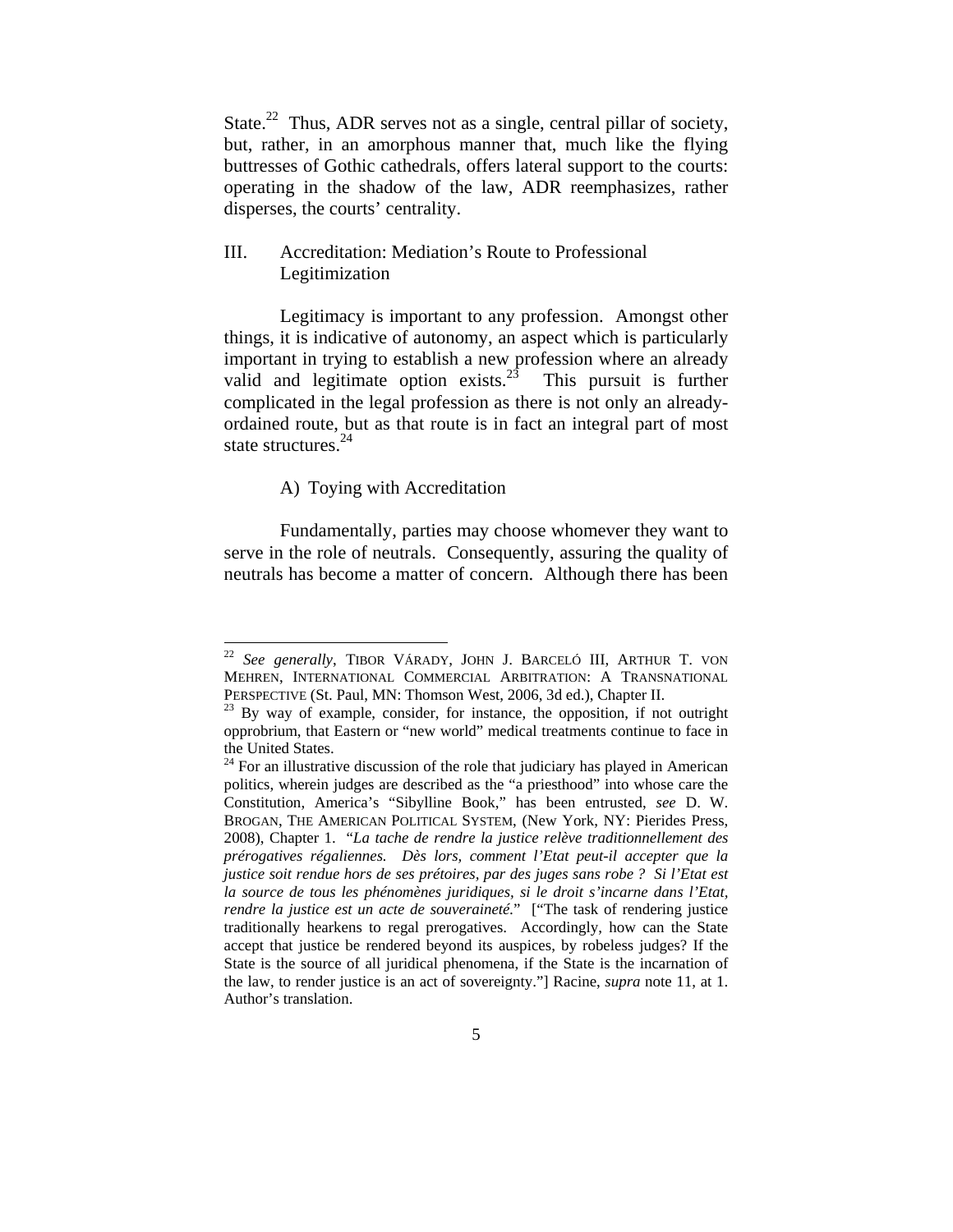a growing demand for mediators,<sup>25</sup> mediation is mostly conducted on an *ad hoc* basis with little institutional oversight.26 In the absence of a system of institutionalization—either nascent or integrated—, or of a system of credentialing, the number of selfproclaimed mediators who have hung their out own roughly-hewn "open for business" sign has increased significantly.<sup>27</sup> As one analyst has observed:

> The absence of any structure of procedural or substantive rules, in a process conducted without direct public scrutiny, presents the real danger of harm from inept or unethical practitioners. . . . [I]n mediation much more than in other dispute resolution processes, the quality of the process depends heavily on the quality of the practitioner.<sup>28</sup>

For many, this situation has caused an understandable degree of consternation,<sup>29</sup> leading agencies and countries around the world to consider, first, whether to fill this void, and, if so, with what.

#### (1) Accreditation in Australia

The most substantial governmental effort to address this apparent void has been that of Australia. Alarmed by the lack of a uniform standard for credentialing mediators, and further spurred on by trends within the area of family dispute resolution,  $30$ Australia's National Alternative Dispute Resolution Advisory

<sup>25</sup> Mandy Zhang, *To Certify, or Not to Certify: A Comparison of Australia and the U.S. in Achieving National Mediator Certification*, 8 PEPP. DISPUTE RESOL. L.J. 307 (2008).<br><sup>26</sup> Id.

<sup>&</sup>lt;sup>27</sup> *Id.*<br><sup>27</sup> *Id.* 28 ROBERT A. BARUCH BUSH, THE DILEMMAS OF MEDIATION PRACTICE: A STUDY OF ETHICAL DILEMMAS AND POLICY IMPLICATIONS (Washington D.C.: National Institute for Dispute Resolution, 1992) 3.

<sup>29</sup> *Id. See also* Judith Meyer, *Mediators' Alert: Now, Certification Goes Global*, 26 ALTERNATIVES 57 (2008). 30 The *Family Law Act 1975* developed an accreditation system to "ensure the

provision of high quality dispute resolution services, and to recognise the professionalism of the sector." Information for Family Dispute Resolution Providers, *available at*

http://www.clrc.gov.au/www/agd/rwpattach.nsf/VAP/(4341200FE1255EFC59D B7A1770C1D0A5)~accreditation-of-family-dispute-resolution-

practitioners.pdf/\$file/accreditation-of-family-dispute-resolution-

practitioners.pdf (last visited July 2, 2009). *See also* Canberra, Attorney-General's Department, Information for Family Dispute Resolution Providers, *available at* http://www.ag.gov.au/fdrproviders (last visited July 2, 2009).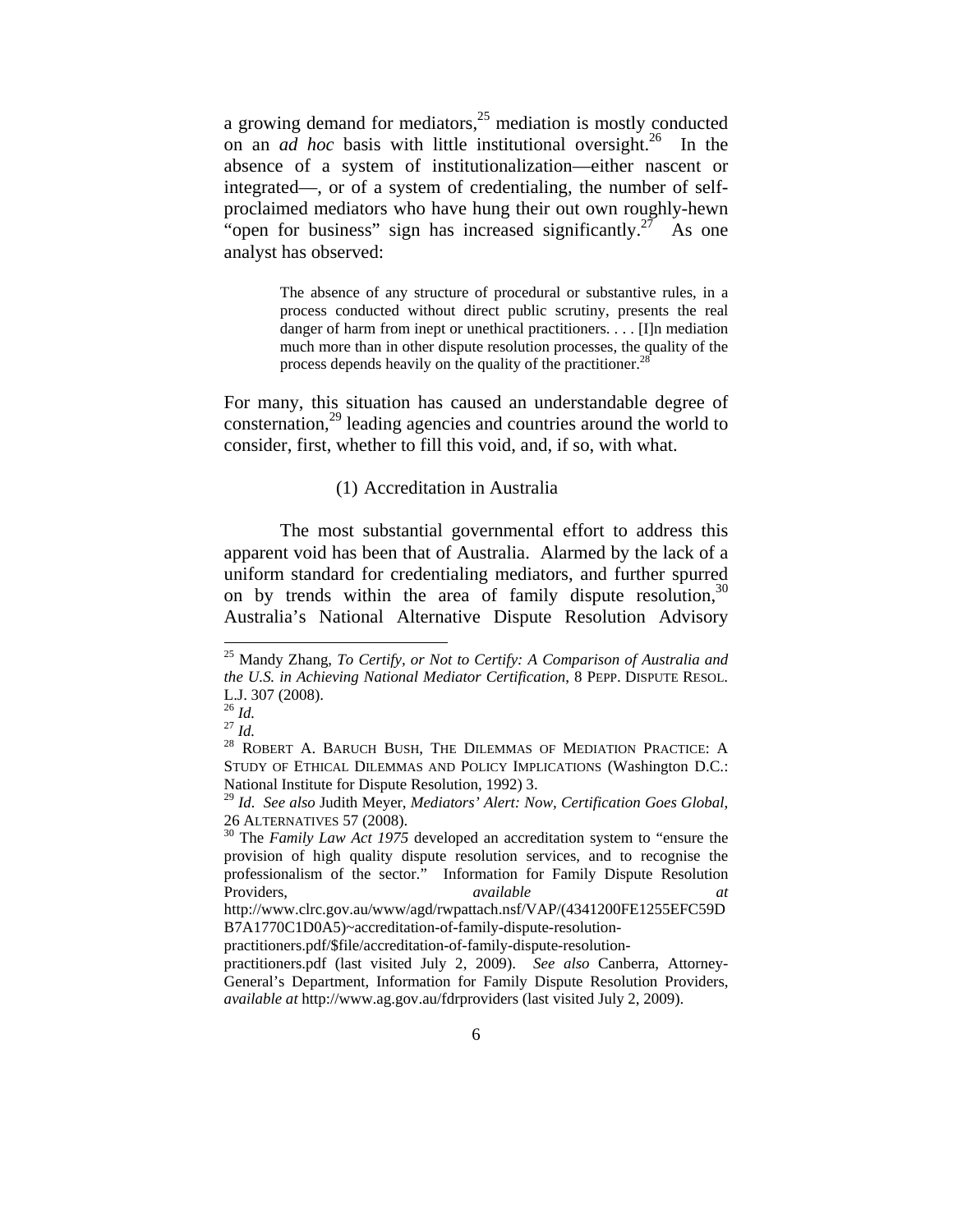Council (NADRAC) proposed one in  $2006$ .<sup>31</sup> The final version of the report is now available.<sup>32</sup> Pursuant a new reference from Australia's Attorney-General,<sup>33</sup> NADRAC recently issued an Issues Paper *ADR in the Civil Justice System* to consider broader questions surrounding incorporation of ADR services, including whether ADR processes should ever be mandatory, changes to civil procedures and costs structures, potentially problematic cultural barriers, ADR as a supplement to tribunal processes, and increasing private and community-based ADR services.<sup>34</sup>

# (2) Accreditation in the Netherlands

The Dutch approach has involved very little legislation, the government preferring a "bottom-up" approach to developing mediation.<sup>35</sup> The Netherlands Mediation Institute (NMI) provides the national platform for mediation; interestingly, although closely monitored by the Research and Documentation Centre of the Ministry of Justice, NMI is a private organization and left largely

<sup>&</sup>lt;sup>31</sup> National Mediation Conference Party Limited Accreditation Sub-Committee, Report to the 8th Australian National Mediation Conference in Hobart, Tasmania: Mediator Accreditation in Australia (May 2006), http://www.mediationconference.com.au/html/Accreditation.html (last visited July 2, 2009).

<sup>&</sup>lt;sup>2</sup> Australian National Mediation Accreditation System (Sept. 2007), http://www.nswbar.asn.au/docs/professional/adr/documents/AccreditationReport Sept07.pdf (last visited July 2, 2009).

<sup>&</sup>lt;sup>33</sup> Letter from Attorney-General, The Hon. Robert McClelland, MP to The Hon. Justice Murray Kellam AO, Chair, NADRC (Jun. 13, 2009).

http://www.nadrac.gov.au/www/nadrac/rwpattach.nsf/VAP/(084A3429FD57AC 0744737F8EA134BACB)~Letter+of+Reference+from+the+AG+for+NADRAC +website.PDF/\$file/Letter+of+Reference+from+the+AG+for+NADRAC+websi te.PDF (last visited July 2, 2009).

Alternative Dispute Resolution in the Civil Justice System, NADRAC, *available* at *available* at *ax* 

http://www.nadrac.gov.au/www/nadrac/rwpattach.nsf/VAP/(084A3429FD57AC 0744737F8EA134BACB)~NADRAC+Issues+Paper.pdf/\$file/NADRAC+Issues +Paper.pdf (last visited July 2, 2009). NADRAC welcomes comments on its proposals. *See ADR and Civil Proceedings References, Issues Paper,*  NADRAC, at *at* and **a** *at* and **a** *at* and **a** *at* and **a** *at* and **a** *at* and **a** *at* and **a** *at* and **a** *at* and **a** *at* and **a** *at* and **a** *at* and **a** *at* and **a** *at* and **a** *at* and **a** *at* and **a**

http://www.nadrac.gov.au/www/nadrac/nadrac.nsf/Page/AboutNADRAC\_NAD

RACProjects\_ADRandCivilProceedingsReference (last visited July 2, 2009). 35 John Bosnak, *Court-annexed Mediation in the Netherlands: the Dutch approach*, ABA-net, *at* http://www.abanet.org/dispute/hague\_session.htm (last visited July 2, 2009).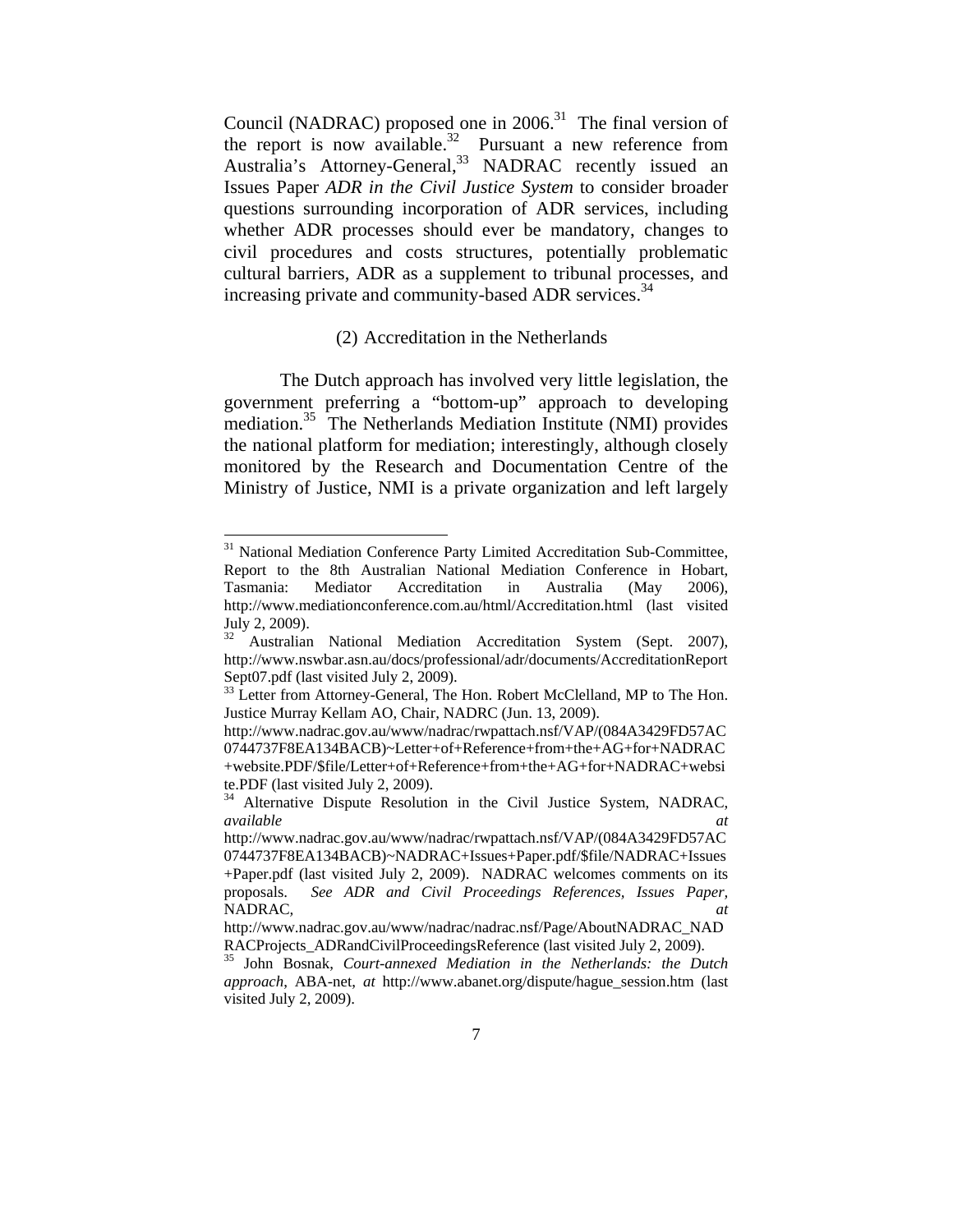alone.<sup>36</sup> Although also operating in the private sector, a particular focus of NMI has been on court-annexed mediation.<sup>37</sup>.<sup>38</sup> Quality control and group identity are maintained through trademark registration and by offering training through a network of accredited mediation training institutes. As of 2007, there were 3,668 registered mediators, 876 of whom were certified.<sup>39</sup> Its apparent success aside, this private-public partnership, so to speak, is an interesting phenomenon unto itself.

# (3) U.S. Attempts at Accreditation

While the issue has been debated and considered in the United States, there has been no attempt to launch a uniform accreditation system. With an eye towards establishing an appropriate nationwide accreditation system, the Association for Conflict Resolution  $(ACR)^{40}$  and the American Bar Association's Section of Dispute Resolution  $(ABA-DRS)^{41}$  each launched investigatory task forces. The ACR proposed setting the standard for a system of accreditation that was somewhat higher than that proposed in Australia, but one which by no means approached the requirement levels set by some of the most stringent states. Following very mixed feedback, $42$  however, the ACR shied away from actually implementing its system of accreditation. Overall,

 $\overline{\phantom{a}}$ 

<sup>36</sup> *About NMI*, the Netherlands Mediation Institute, *at* http://www.nmimediation.nl/english/about\_nmi.php (last visited July 2, 2009). 37 *See* John Bosnak, *Court-annexed Mediation in the Netherlands: the Dutch* 

*approach*, ABA-net, *at* http://www.abanet.org/dispute/hague\_session.htm (last visited July 2, 2009)..

<sup>38</sup> *See About NMI*, the Netherlands Mediation Institute, *at* http://www.nmimediation.nl/english/about\_nmi.php (last visited July 2, 2009).

<sup>&</sup>lt;sup>39</sup> *Id.* **ACR** Task Force on Mediator Certification, Report and Recommendations to the Board of Directors, 2004 A.C.R. Rep. 1, *available at* http:www.acrnet.org/pdfs/certificationreport2004.pdf.<br><sup>41</sup> ABA Section of Dispute Resolution Task Force on Credentialing, Discussion

Draft: Report on Mediator Credentialing and Quality Assurance, 2002 A.B.A. Sec. Dispute Resolution Rep. 1–2, *available at* http://www.abanet.org/dispute/taksforce\_report\_2003.pdf (last visited July 2, 2009).

<sup>&</sup>lt;sup>42</sup> The ARC and the ABA-DRS jointed launched an online Feasibility Study of their proposed system. The thirty-two question survey drew a broad range of responses. When asked whether a national certification program is needed for the mediator profession, only 39% agreed, while 19% disagreed, and 41% had mixed feelings.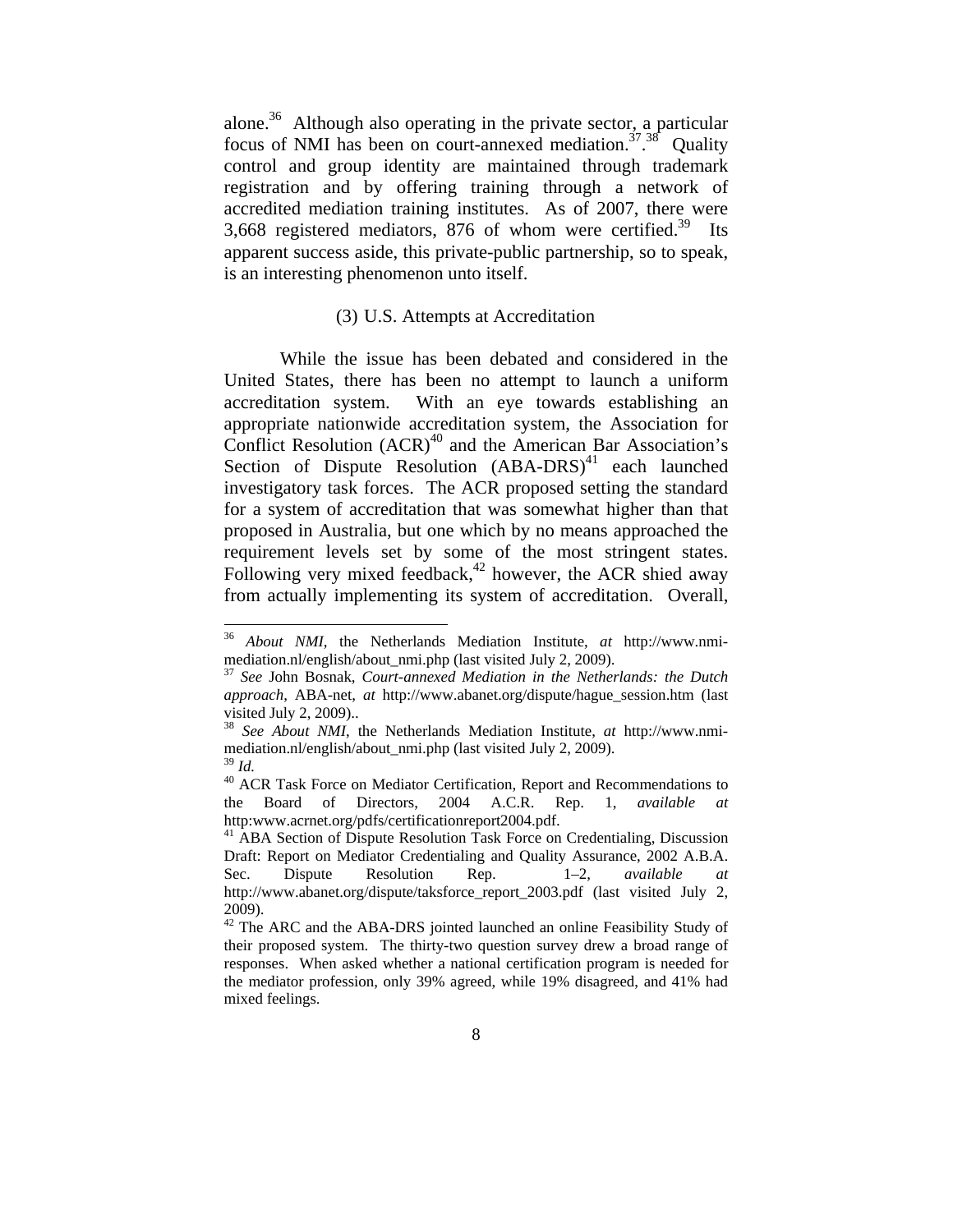the "turf battles" or "credentialing wars," as the debates have been dubbed, have been partisan and divisive. $43$  Those divisions have been caused largely by the diversity of ethical, social, and professional backgrounds which presently color the field.<sup>44</sup> Although a diversity of opinion potentially presents certain riches, in this instance it has resulted in division, a loss of cohesiveness, and a veritable stagnation. Rather than focus on the mediators, the ABA's Task Force on Improving Mediation Quality proposed recommendations for improving mediation practice.<sup>45</sup> Incidentally, the ABA-DRS is the only ABA section which admits non-lawyers, and, accordingly, has called for the participation of "all individuals who have the appropriate training and qualifications to serve as neutrals, regardless of whether they are lawyers" in "court connected ADR programs and other dispute resolution programs."46

#### (4) International Attempts at Accreditation

Recently, an effort has also been launched to create an accreditation standard on the international level. The International Mediation Institute (IMI) is a response to the concerns of large corporate *users* of international mediation.47 It is an attempt, born of frustration, to set a reliable, international comprehensible standard.<sup>48</sup> As the International Academy of Mediators recently noted, while large conglomerates that use mediation may have their own lists of dependable mediators, they want and need to be able to call upon equally dependable and capable mediators on a

<sup>43</sup> Tania Sourdin, *Avoiding the Credentialing Wars: Mediation Accreditation in Australia*, 27 ARBITRATOR & MEDIATOR, 21, 22 (2008).<br><sup>44</sup> *Id.* 45ABA Section of Dispute Resolution Task Force on Improving Mediation

Quality, Final Report, *available at* http://www.abanet.org/dispute/documents/FinalTaskForceMediation.pdf (last visited July 2, 2009).

<sup>&</sup>lt;sup>46</sup> Resolution Calling for the Inclusion of People from Multiple Professions in Court-Connected Mediation Programs, American Bar Association Section of Dispute Resolution, *adopted* Apr. 28, 1999, *available at* http://www.abanet.org/dispute/webpolicy.html (last visited July 2, 2009). 47 *About IMI*, International Mediation Institute (IMI), *at*

http://www.imimediation.org/about\_imi.html (last visited July 2, 2009); *id.* at 1. <sup>48</sup> As the IMI notes, "Nothing is more powerful than an idea whose time has come." *Quote Unquote*, IMI, *quoting* Victor Hugo, *at*  http://www.imimediation.org/quote\_unquote.html (last visited July 2, 2009).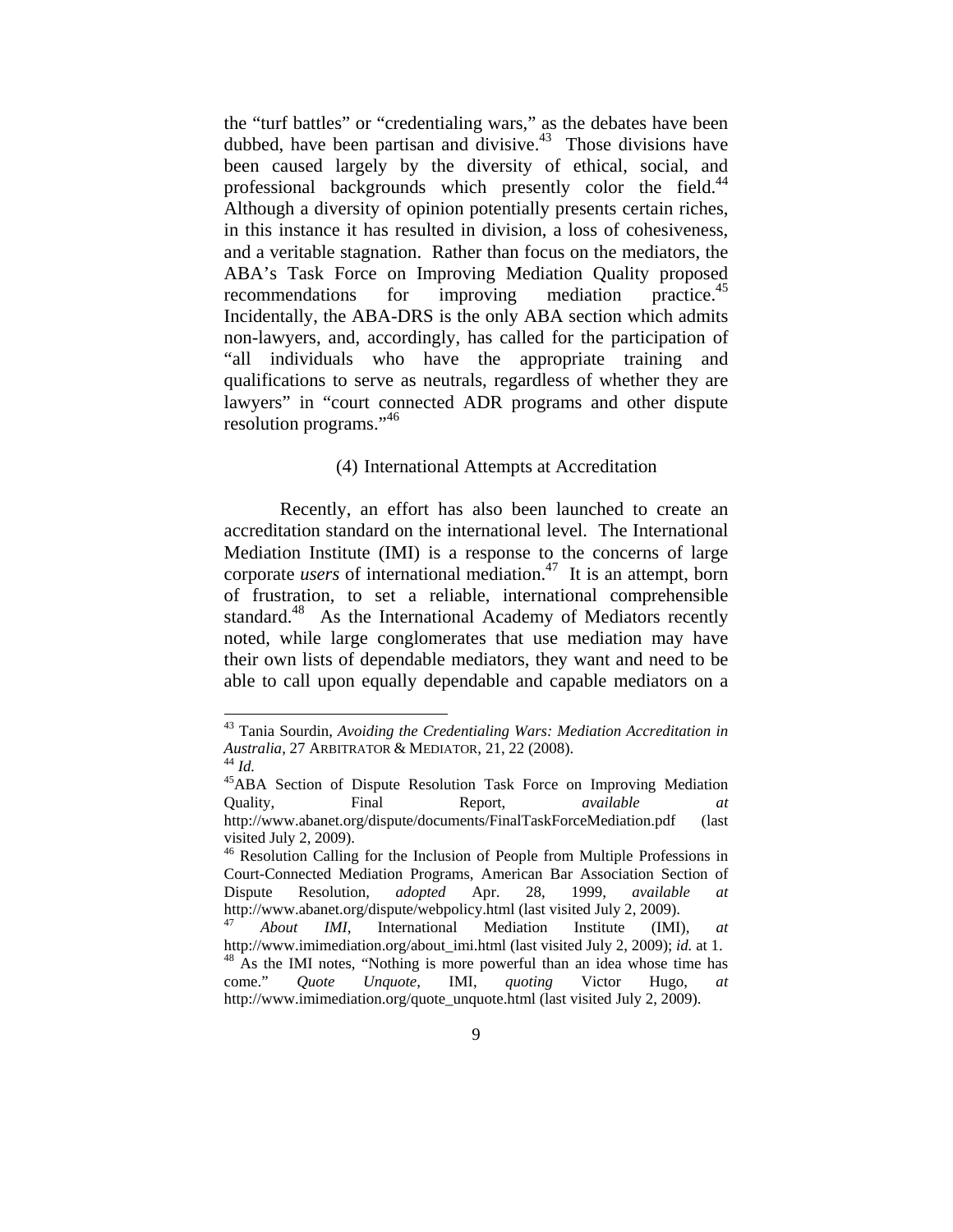worldwide basis, and to do so quickly and efficiently.<sup>49</sup> As a nonprofit organization, IMI's role is not to provide mediation services itself, but, first, to provide an effective, internationally-applicable process of mediator credentialing,<sup>50</sup> and, second, to maintain a database of IMI-accredited mediators, complete with redactions of user-reviews that offers insight into individual poise and style. Crucially, the IMI standards are consciously being crafted so as to preserve the mediator's art of creativity and adaptability, $51$  a matter which has caused no small degree of consternation among those weighing the pros and cons of accreditation. $52$ 

\* \* \*

Of all of the accreditations attempts discussed, the IMI initiative appears to be both the most promising and ambitious. To be sure, its method is not perfect. Mediation is a very personal practice, and the techniques that work well for one mediator may not be so successful for another mediator.<sup>53</sup> Also, the great diversity of subject matter expertise complicates and muddies defining the foundational basis a mediator should have, while also making it difficult to gauge sufficiency of experience and expertise.<sup>54</sup> Furthermore, even alertness to cultural nuances cannot completely obviate their complicating effect, particularly on an international stage. In sum, it is not completely unfounded to say that "mediator competency is in the eye of the beholder."<sup>55</sup>

At the same time, while the process of mediation is not a one-size-fits all-process, there is a certain structure that can be generalized. Indeed, other professions have done as much: for instance, medicine, notwithstanding its relatively recent spurt of

<sup>49</sup> IAM, *Report on the International Mediation Institute Certification Initiative*,

at 2.<br> $^{51}$  *Id.* 

<sup>&</sup>lt;sup>51</sup> *Id.*<br><sup>52</sup> *See infra* notes 252–61 and accompanying text.<br><sup>53</sup> IAM, *Report on the IMI Certification Initiative* (Feb. 2009), 4.<br><sup>54</sup> *Id.*<br><sup>55</sup> IAM, *Report on the IMI Certification Initiative* (Feb. 2009), 4. Perh criticism and caution on the part of the IAM should be taken in stride: after all, the IAM also opposed the Uniform Mediation Act. Robert A. Creo, Report in Support of IAM Resolution Opposing Adoption of UMA, *available at*  http://www.iamed.org/pub\_Creo2.cfm (last visited July 2, 2009).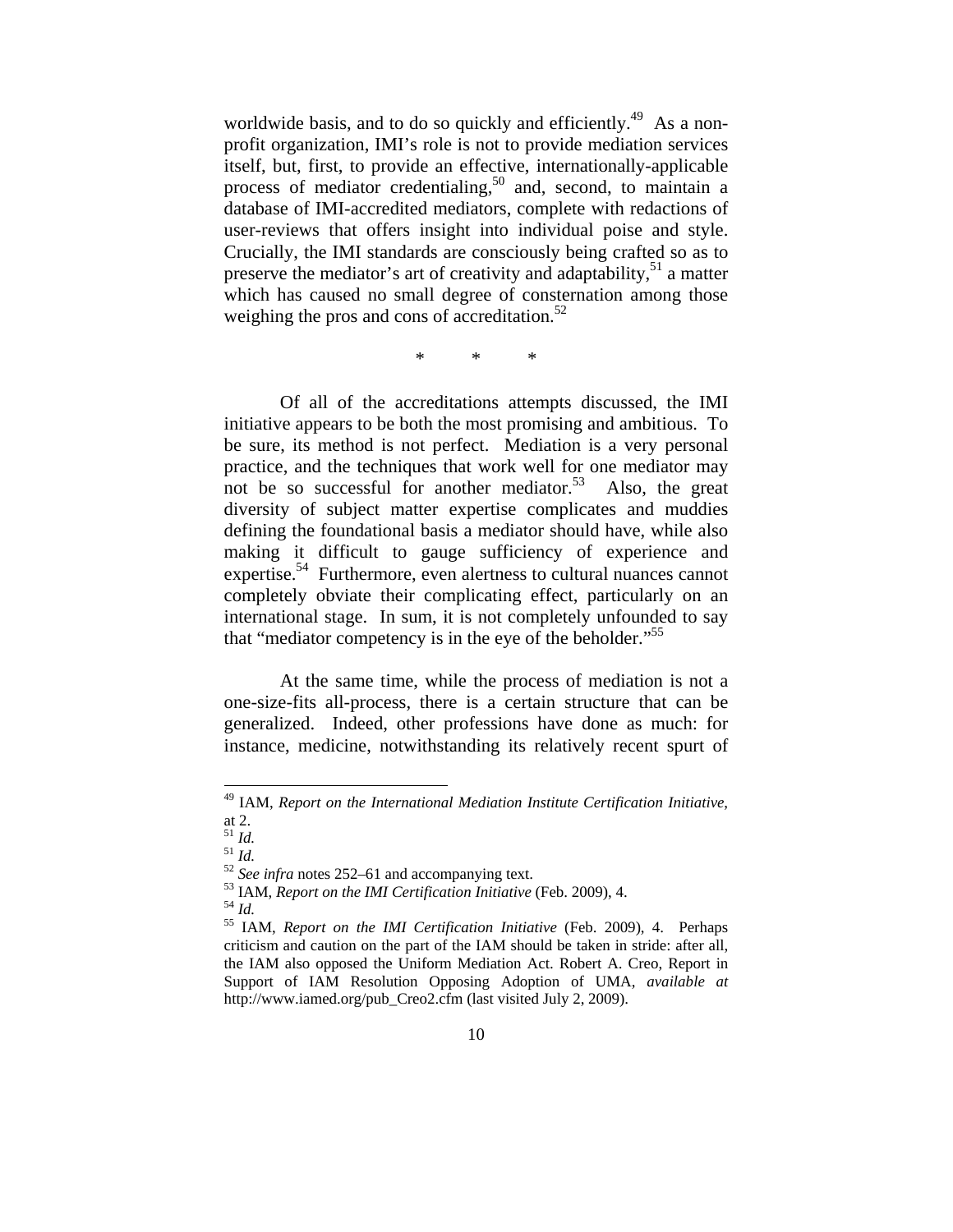technological sophistication, is still often considered more of an art than a science;<sup>56</sup> nonetheless, there are certain fundamentals to its practice which are taught worldwide. While setting an appropriate bar for the level of credentialing may be difficult, what to include and how to expand should not be a matter of such substantial debate as to derail the process. IMI's initiative is a response to the apparent intransigence or uncertainty that largely has been attributed to the "balkanization of practice and professional interest groups."<sup>57</sup> Its global database can be understood as a direct attempt to use "empirical research [to] . . . clearly and reliably illuminate disputants' aggregate preferences" in order to make mediation procedures more effective.<sup>58</sup> Shying from the callous notion of *caveat emptor*, 59 IMI's product is not one for the purposes of self-identification but rather for creating a system that will facilitate exchange and expansion. Although not perfect, it is an admirable and necessary start. The potential implications especially if this initiative were to be rejected—are significant.

 $\overline{\phantom{a}}$ 

<sup>&</sup>lt;sup>56</sup> Sir William Osler, alluding to classical Greek understanding, famously said that "The practice of medicine is an art, not a trade; a calling, not a business; a calling in which your heart will be exercised equally with your head. Often the best part of your work will have nothing to do with potions and powders, but with the exercise of an influence of the strong upon the weak, of the righteous upon the wicked, of the wise upon the foolish." WILLIAM OSLER, COUNSELS AND IDEALS FROM THE WRITINGS OF WILLIAM OSLER, Boston: Houghton Mifflin Co., 1908), 104. Such words remain no less true today. *See, e.g.*, Creighton W. Don, *Catharsis: On the Art of Medicine*, 297 JAMA 1002, 1003 (2007) ("The art of medicine is to resist the complete rationalization of life and its rich experiences and to see medicine woven into the deep myths of our culture and resonate true within the human spirit."). For an thoughtful discussion on the essence of medicine as a healing art, *see* BERNARD LOWN, THE LOST ART OF HEALING (Ballantine Books: New York, 1999).<br><sup>57</sup> Letter from Michael Leathes, Executive Director, IMI to author (Mar. 4,

<sup>2009).</sup> One practicing mediator concluded *"*that the main barrier [to mediator certification] is the mediators themselves. They are in sales mode all the time and apt to behave in a generally selfish manner." IMI Consultation Process Feedback Digest, **IMI**, *available* 

http://www.imimediation.org/feedback\_digest.html (last visited July 2, 2009). 58 Donna Shestowsky, *Disputants' Preferences for Court-Connected Dispute Resolution Procedures: Why We Should Care and Why We Know So Little*, 23 OHIO ST. J. DISPUTE RESOL. 549, 551 (2008).

<sup>&</sup>lt;sup>59</sup> Latin: "Buyer beware."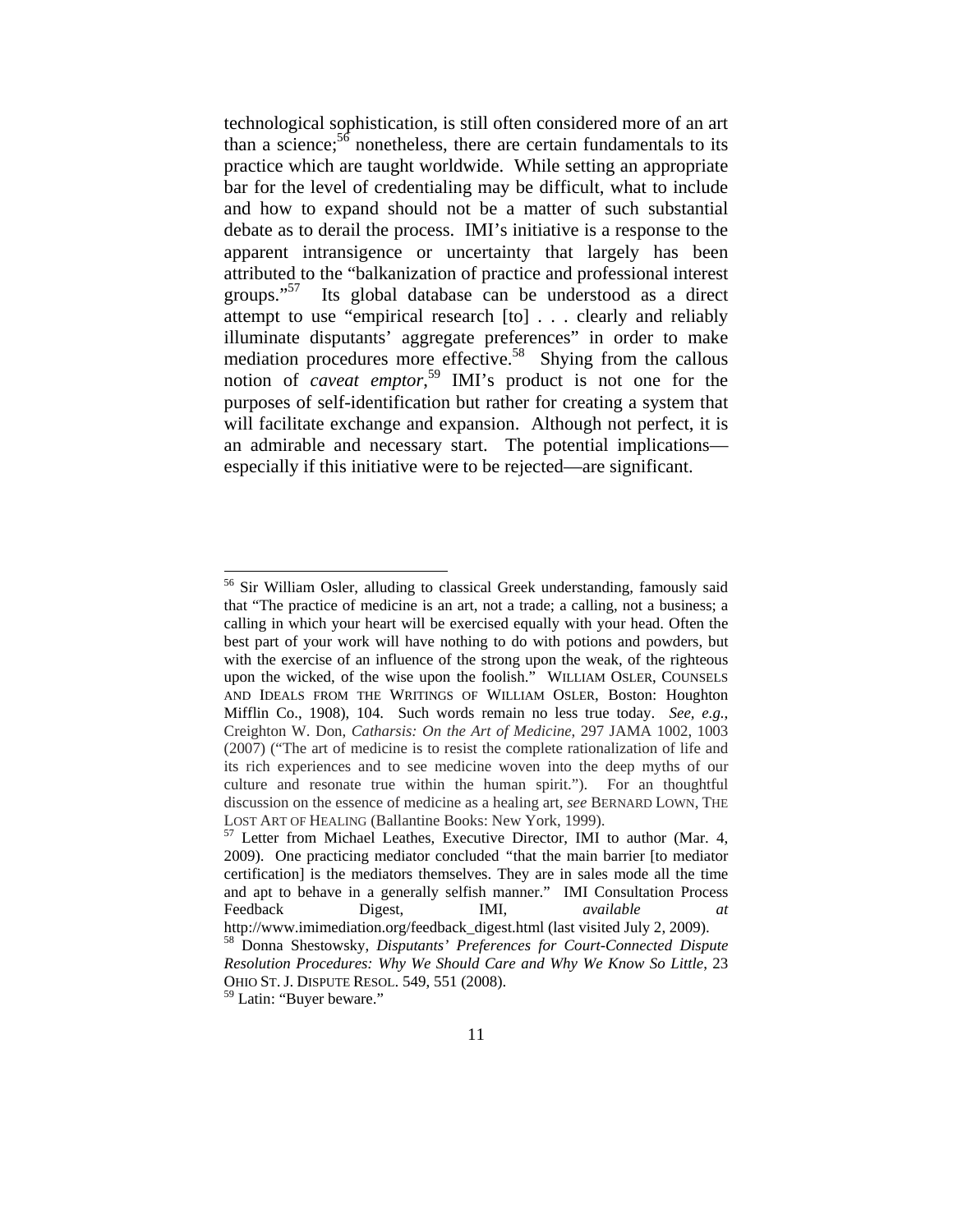# IV. "What's in a Name?": the Implications of Self-Naming

While we have it on excellent authority that "a rose by any other name would smell as sweet,"60 there can be no doubt that the process of naming is itself a crucial component in the creation of identity.<sup>61</sup> This reality is as true for a profession<sup>62</sup> as it is for a person<sup>63</sup> or for an organization.<sup>64</sup> Though perhaps slightly tangential, the other trappings of identity are of comparable importance. Mediation is in the process of creating itself, $^{65}$  and doing so as a bona fide profession, no less. Among other things, professions enjoy autonomy, a veritable principle of validity.<sup>66</sup>

 $60$  "Tis but thy name that is my enemy;-- / Thou art thyself, though not a Montague. / What's Montague? It is nor hand, nor foot, / Nor arm, nor face, nor any other part / Belonging to a man. O, be some other name! / What's in a name? *that which we call a rose / By any other name would smell as sweet*; / So Romeo would, were he not Romeo call'd, / Retain that dear perfection which he owes / Without that title:--Romeo, doff thy name; / And for that name, which is no part of thee, / Take all myself." William Shakespeare, *Romeo and Juliet*, Act 2, scene ii, lines 40–51 (emphasis added).

<sup>&</sup>lt;sup>61</sup> "Let us speak plain: There is more force in names than most men dream of." *A Glance Behind the Curtain*, *in* JAMES RUSSELL LOWELL, THE POETICAL WORKS OF JAMES RUSSELL (New York: Thomas Y. Crowell & Co., 1892), 3. Consider, for instance, the significance attributed to naming rights and rituals, as well as the Western tradition of a wife taking her husband's surname, or a child's taking that of her father's. In some countries, such as France, the process of "filiation" has significant legal ramifications: it does not refer simply to the biological link between parents and child but legally recognizes the child. For a discussion of these legal ramifications, *see* JANINE REVEL, LA FILIATION (Paris: PUF, 1998); CATHERINE LABRUSSE-RIOU, DROIT DE LA FAMILLE (Paris: Masson, 1984). Also, consider the vociferous objections raised by Greece against when Macedonia took its name and flag. *See* Paul Kirby, British Broadcasting Corp., *Two countries at odds over a name*, BBC.CO.UK (Mar. 6, 2008), *at*  http://news.bbc.co.uk/2/hi/europe/7278023.stm (last visited July 2, 2009).<br><sup>62</sup> Take, for example, the disputes between the medical profession and the

chiropractics regarding the latter's use of the caduceus as its symbol. 63 *See* James Wong, *What's in a Name? An Examination of Social Identities*, 32

 $<sup>64</sup>$  Take, for example, the substantial discussion surrounding the Royal Ulster</sup> Constabulary GC, now, pursuant the Police (Northern Ireland) Act 2000, rechristened as the Police Service of Northern Ireland (PSNI). *See* British Broadcasting Corp, *'New era' as NI police change name*, *at* http://news.bbc.co.uk/2/hi/uk\_news/northern\_ireland/1636780.stm (last visited July 2, 2009).

<sup>65</sup> Kelly Austin et al. *Mediator Certification: What Are the Practitioners Afraid of?*, 26 ALTERNATIVES 188 (2008). 66 Racine *supra* note 11, at 183.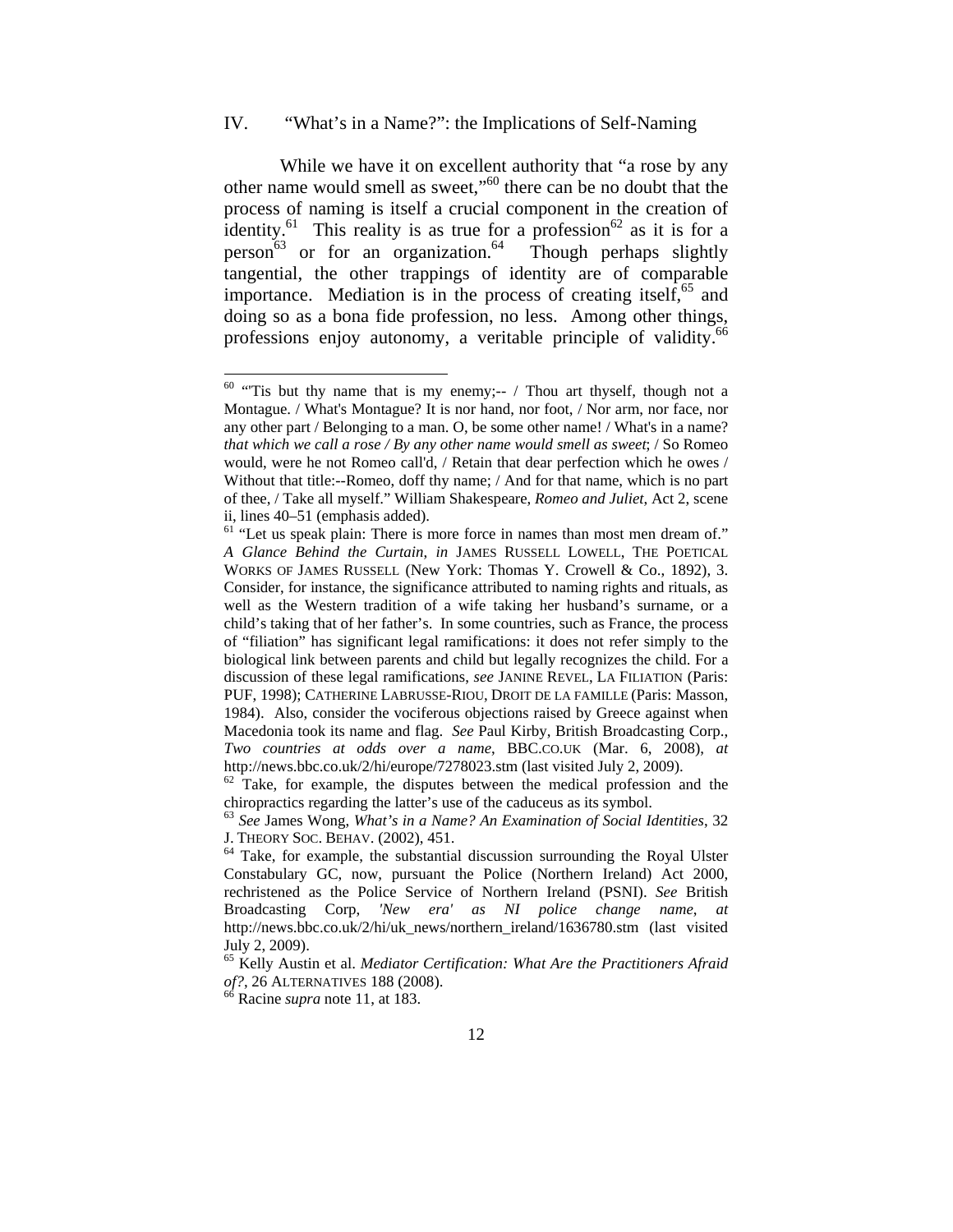Crucial to that process is the creation of a set of standards.<sup>67</sup> The International Mediation Institute (IMI) has presented a robust and practical understanding of what it is to be a mediator. Moreover, in keeping with the openness of mediation—or, as it has been described, its "democratic ideals"68—it is a set of standards that is not based upon prior training or professionalism but upon certain proficiencies.

Credentialing, as the means of defining who is a practitioner or professional, is the first obvious step to identifying mediation as a profession. The creation of a professional identity serves at least two vital purposes: firstly, it serves to alert and inform the public about the profession's existence and its scope, and, secondly, it sets implicit standards for the profession's uniform and unified self-improvement. These aspects go to the heart of legitimizing a profession.

Professions are by definition service industries. At the same time, however, a profession is much more than a service: it entails a group identity, and it implies mastery and proficiency of specific knowledge and skills.69 Derived from the Latin, *professio***,** "to swear (an oath),"<sup>70</sup> professions, of which there were traditionally three,<sup>71</sup> were considered a vocation, a higher calling.<sup>72</sup>

<sup>&</sup>lt;sup>67</sup> *See* Austin, *supra* note 65.<br><sup>68</sup> Chip Stewart, *Triumphs and Challenges: The Section's Chairs, Past and Present, in a Virtual Roundtable*, 14 DISPUTE RESOL. MAG. 33, 36 (2008) (*quoting* James J. Alfini). 69 Asa Kasher, *Professional Ethics and Collective Professional Autonomy a* 

*Conceptual Analysis,* 12 ETHICAL PERSP., 67, section 1 (2005).<br><sup>70</sup> "*Professio* open declaration, avowal; . . . vocation or occupation that one publicly avows." OXFORD ENGLISH DICTIONARY.

 $\frac{1}{1}$  The three traditional "learned professions" were Theology, Medicine, and Law; see, e.g., R.W. PERKS, ACCOUNTING AND SOCIETY (London: Chapman & Hall, 1993) (listing twenty-two characteristics of a profession); while there is some controversy surrounding Perks' positions on the role of accounting in society, his discussion of the learned professions, and their associated attributes, is quite sound. *See, e.g.*, William H. Sager, *Characteristics of a profession*, NAT'L PUB. ACCT. 1 (March 1995). There is, however, evidence to indicate that, although it is not traditionally included, the Military may, too, have been considered a profession: its members also swore an oath and the government could be considered as its client. *See, e.g.*, SAMUEL P. HUNTINGTON, THE SOLDIER AND THE STATE: THE THEORY AND PRACTICE OF CIVIL-MILITARY RELATIONS (Cambridge, Mass.: Harvard University Press, 1957) (identifying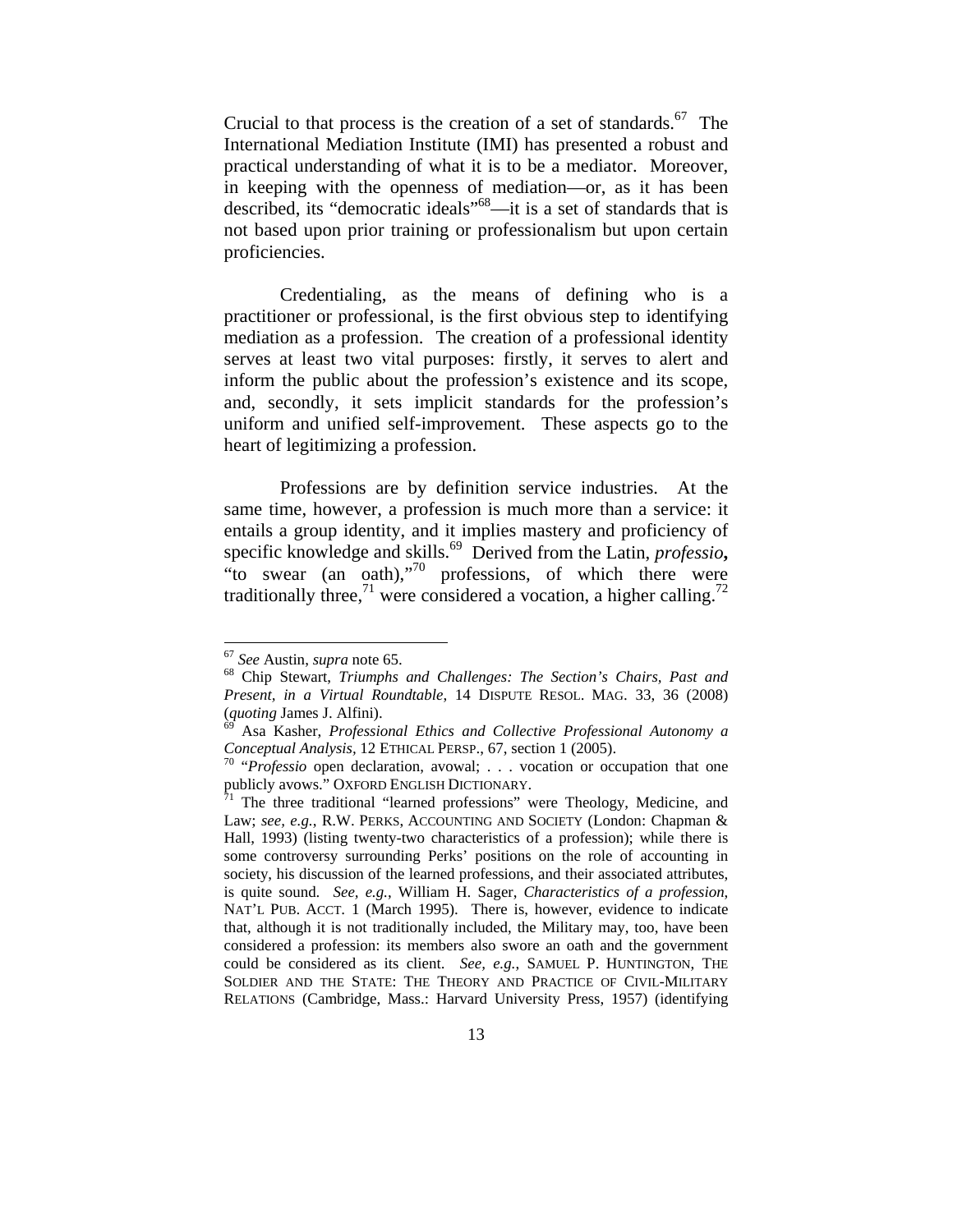It is axiomatic that their practice should involve proficiency over a particular and systematized knowledge.73 Credentialing plays a unique and important role in the process of "professionalization": it speaks to the scope of practitioner's knowledge, defining what particular systematic knowledge the practitioner holds while also encouraging specialization.<sup>74</sup> Moreover, "[c]ertification is a way of telling members of the public that they can trust the competency of the person providing a particular service, even if they themselves lack the ability to make such an assessment."<sup>75</sup> Substantive knowledge lends credibility, which in turn builds trust, a value which is invaluable in any mediation or negotiation. Certification is a method of risk reduction, both for consumers<sup>76</sup> and for practitioners.<sup>77</sup> Consequently, certification is both part of the identity-making process and a public service announcement.

Furthermore, credentialing sets up implicit standards for the profession's uniform and unified self-improvement. Professions are typically monitored and regulated by professional bodies, whose members are appointed from within, and that govern how and who may call herself a professional in that discipline. These bodies usually prepare both methods for certification or licensing as well as establishing ethical codes of conduct.<sup>78</sup> Without a

three criteria for a profession, and noting that the military met all three: expertise, responsibility, and corporateness).

<sup>72</sup> *Id.* <sup>73</sup> *See* Asa Kasher, *Professional Ethics and Collective Professional Autonomy a Conceptual Analysis,* 12 ETHICAL PERSP., 67, section 1 (2005).<br><sup>74</sup> *Id.*<br><sup>75</sup> *See* Austin, *supra* note 65, at 188.<br><sup>76</sup> MORRIS M. KLEINER, LICENSING OCCUPATIONS: ENSURING QUALITY OR

RESTRICTING COMPETITION? (Kalamazoo, Mich.: W.E. Upjohn Institute for Employment Research, 2006) (noting that *licensing* is a method of consumer risk reduction). Further on, Kleiner differentiates between licensing and certification, concluding that "certification may provide many of the same benefits of licensing without the costs of restricting the supply of practitioners or limiting choice for consumers. *Id.* at 7. Licensing is a supplemental process to credentialing which is generally enforced by governments in order to protect against undesirous effects and the potentially "larger social implications" that may result from poor quality. *Id.* at 1. Critics, however, contend that there is little, if any, empirical evidence to suggest that licensing actually increases quality. *Id.* at 7–8.<br><sup>77</sup> *See infra* note 124 and accompanying text.<br><sup>78</sup> The medical and legal professions both regulate entry through formative

training products, and also monitor the conduct of their members. With regard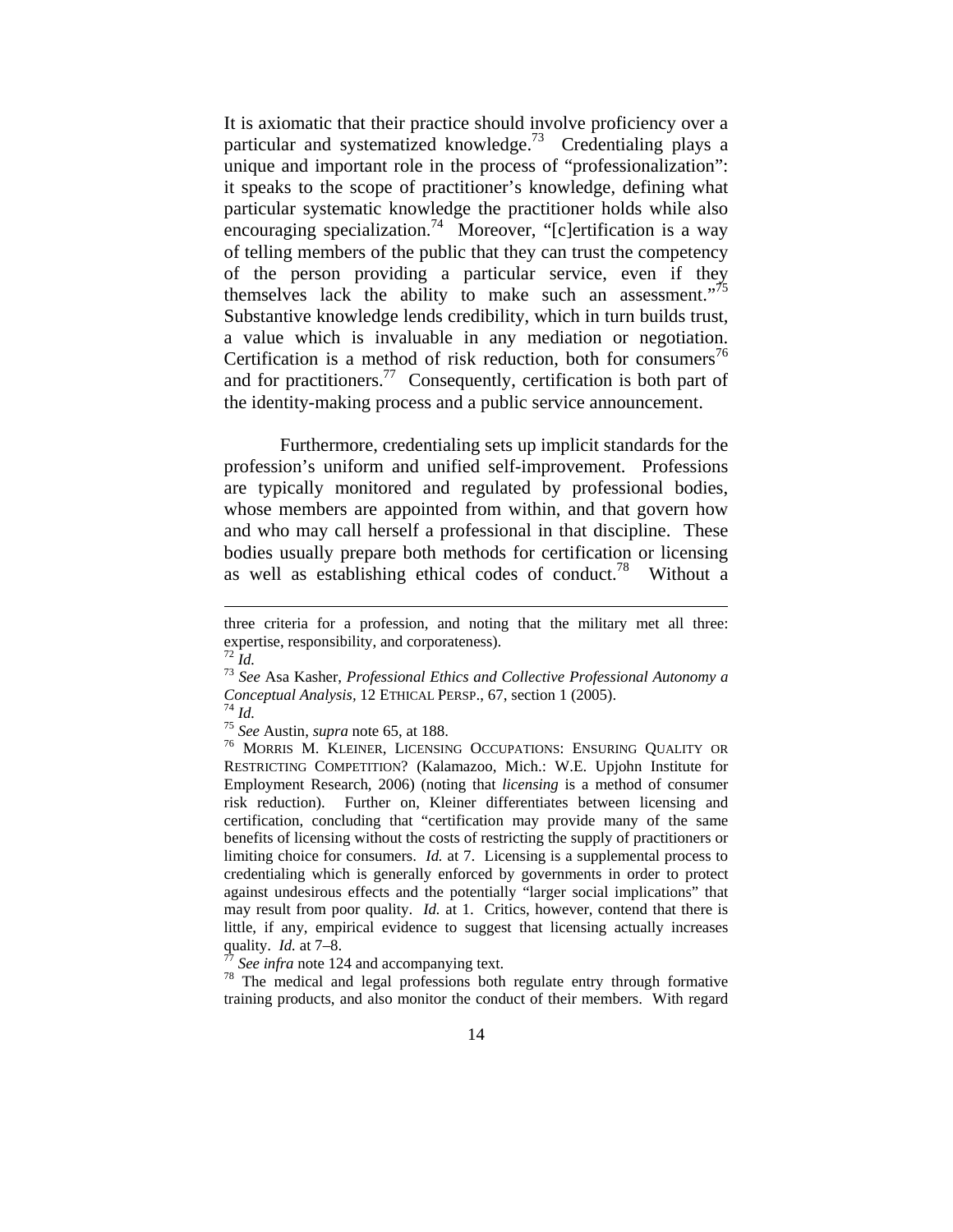uniform and reviewable process of credentialing it is impossible to guarantee responsible and uniform quality assurance.<sup>79</sup> Uniformity, however, does not necessarily amount to homogeneity. As the world becomes increasingly globalized and interconnected, it is important that standards remain reliable and responsible at any corner of the world. Thus, credentialing is a means of maintaining the reputational equity of both practice and practitioners. $80$ 

Nor need credentialing interfere with either mediation's "wonderful capacity for self-criticism,"<sup>81</sup> or its much-lauded creativity.82 The structure of mediation allows for an inherent degree of creativity in its solution to disputes that neither arbitration nor litigation can match. $83$  Despite contentions otherwise, $84$  the absence of certification is not what has made mediation flexible and creative. Rather, that absence is indicative of mediation's nature, a nature which, if it is "to be truly a valuable alternative to a strong, accessible trial system" will need "to remain a flexible, adaptive, and 'spectacularly innovative'."<sup>85</sup> As mediation does not require a specific professional background, credentialing, so long as it does not prevent the continued entrance of all walks into the field, will not stymie mediation's vital gift for either creativity or self-criticism.

to the realm of theology or religion, the Roman Catholic Church provides the most structured example: around the world, its priests receive nearly uniform training and formation, and are duly regulated by means of an intricate hierarchical and systematic process.<br><sup>79</sup> *See supra* note 75 and accompanying text. This matter is a hotly debated

topic, however. *See, e.g.*, Tony Willis, *Mediator Accreditation: Is It a Risk? Or Quality Enhancement?*, 26 ALTERNATIVES 165 (2008).<br><sup>80</sup> ART KLEINER, WHO REALLY MATTERS, THE CORE GROUP THEORY OF POWER.

PRIVILEGE, AND SUCCESS (New York, NY: Random House, Inc., 2003) (defining equity as "any share of accumulated wealth, including such intangible forms of 'social cap;ital' as relationships and reputation"), 139–40.<br><sup>81</sup> See Stewart, *supra* note 68, at 36 (*quoting James J. Alfini*).<br><sup>82</sup> See Austin, *supra* note 65, at 188. See also Jeffrey Krivis & Naomi Lucks,

HOW TO MAKE MONEY AS A MEDIATOR (AND CREATE VALUE FOR EVERYONE): 30 TOP MEDIATORS SHARE SECRETS TO BUILDING A SUCCESSFUL PRACTICE (2006) (Krivis, who has mediated several thousand major case, notes, "It seems as though everyone wants to jump on the mediator bandwagon these days."). <sup>83</sup> See Carper & LaRocco, *supra* note 8, at 59.

<sup>&</sup>lt;sup>84</sup> *See, e.g., Willis, <i>supra* note 79.<br><sup>85</sup> *See Stewart, <i>supra* note 68, at 36 *(quoting Pamela Enslen).*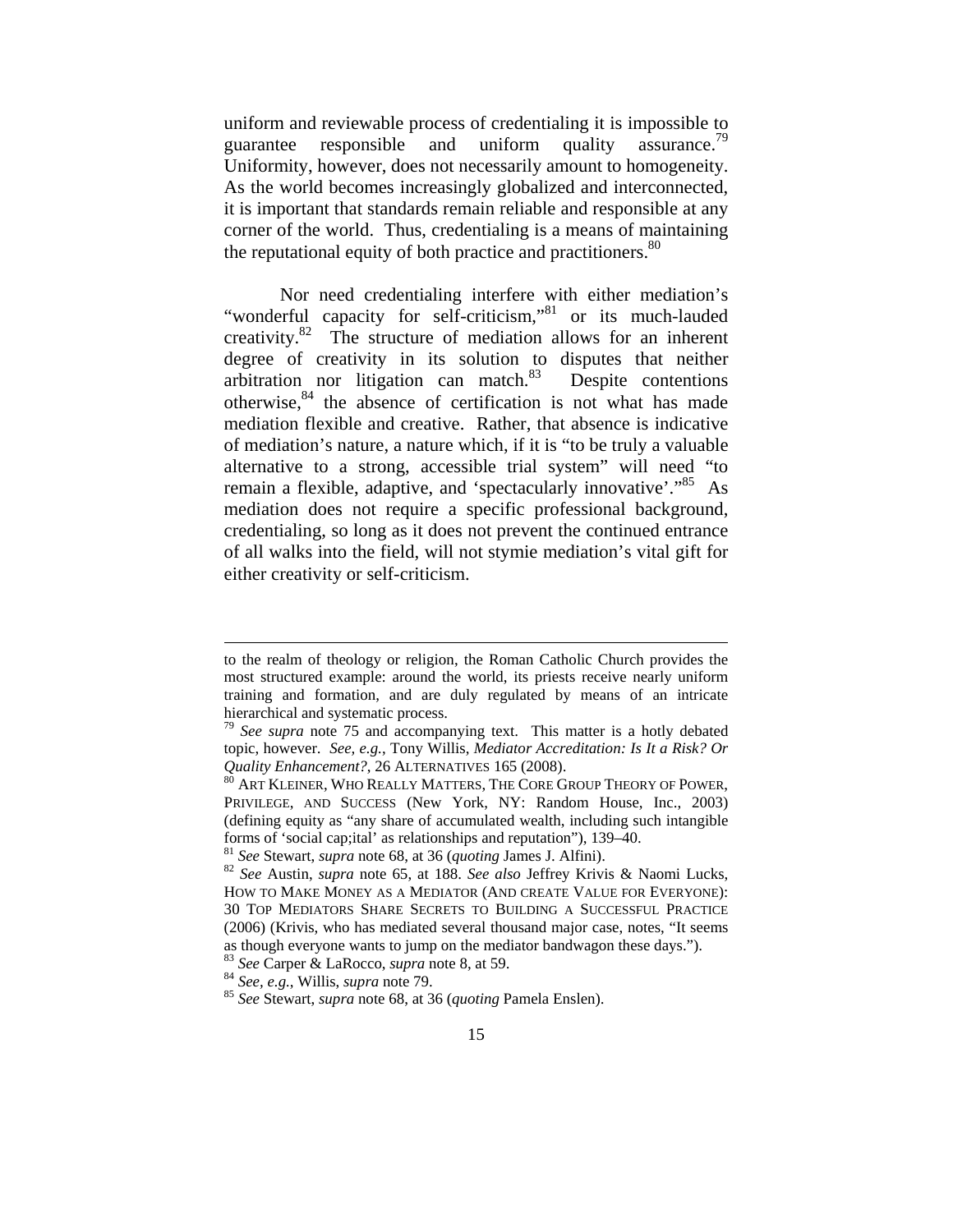Indeed, credentialing may well serve to further communication on three fronts, therein encouraging further creativity, self-criticism, and improvement. Firstly, it may further an "internal" dialogue amongst mediators by giving mediators a common plane upon which to build and to communicate amongst themselves, just as other professions have done. As mediation is, in many ways, a solitary practice, the furthering of a dialogue can serve as invaluable means of personal sustenance, of encouraging continued learning, and of maintaining one's freshness. Secondly, credentialing will allow mediators to better respond to the needs of users.<sup>86</sup> The communication inspired by discussion of userspecific needs may even advance the creation of diverse competencies and sub-specialization, $87$  already evident in the various models of mediation,<sup>88</sup> by creating the professional organs for supportive and creative systems of vetting, complete with peerreview. Thirdly, mandating continuing education in order to maintain one's credentials would help to ensure that a gulf does not develop between subsequent generations of mediators by creating dialogue and hopefully piquing interest in new aspects of mediation.<sup>89</sup> In short, rather than detract from the creativity and insight of mediators, credentialing programs, properly implemented, create uniformity not homogeneity, commonality not conformity.

# V. Conclusion

l

Hastened by globalization, the world is passing into a new era of increasing integration and interchange, and with it, so, too, is mediation emerging as an increasingly valuable form of dispute resolution. In a world where time is money, where judicial proceedings are long, onerous, and expensive, and where value is recorded as much in the bottom line as it is in continued working

<sup>86</sup> *See* Austin, *supra* note 65, at 188. 87 *See* Hoffman*, supra* note 18, at 6. 88 Just as ADR has branched out and created and created different models, so, too, has mediation branched out. Generally speaking, there are three different models: facilitative, transformative, and evaluative. *See, e.g.*, BERNIE MAYER, STAYING WITH CONFLICT (San Francisco, Cal: John Wiley, 2009). In each of these models, the mediator plays a slightly different role, applying her craft in slightly varying ways.

<sup>89</sup> *See, e.g.*, Bruce A. Green, *Teaching Lawyers Ethics*, 51 ST. LOUIS U. L. J. 1091 (2007).